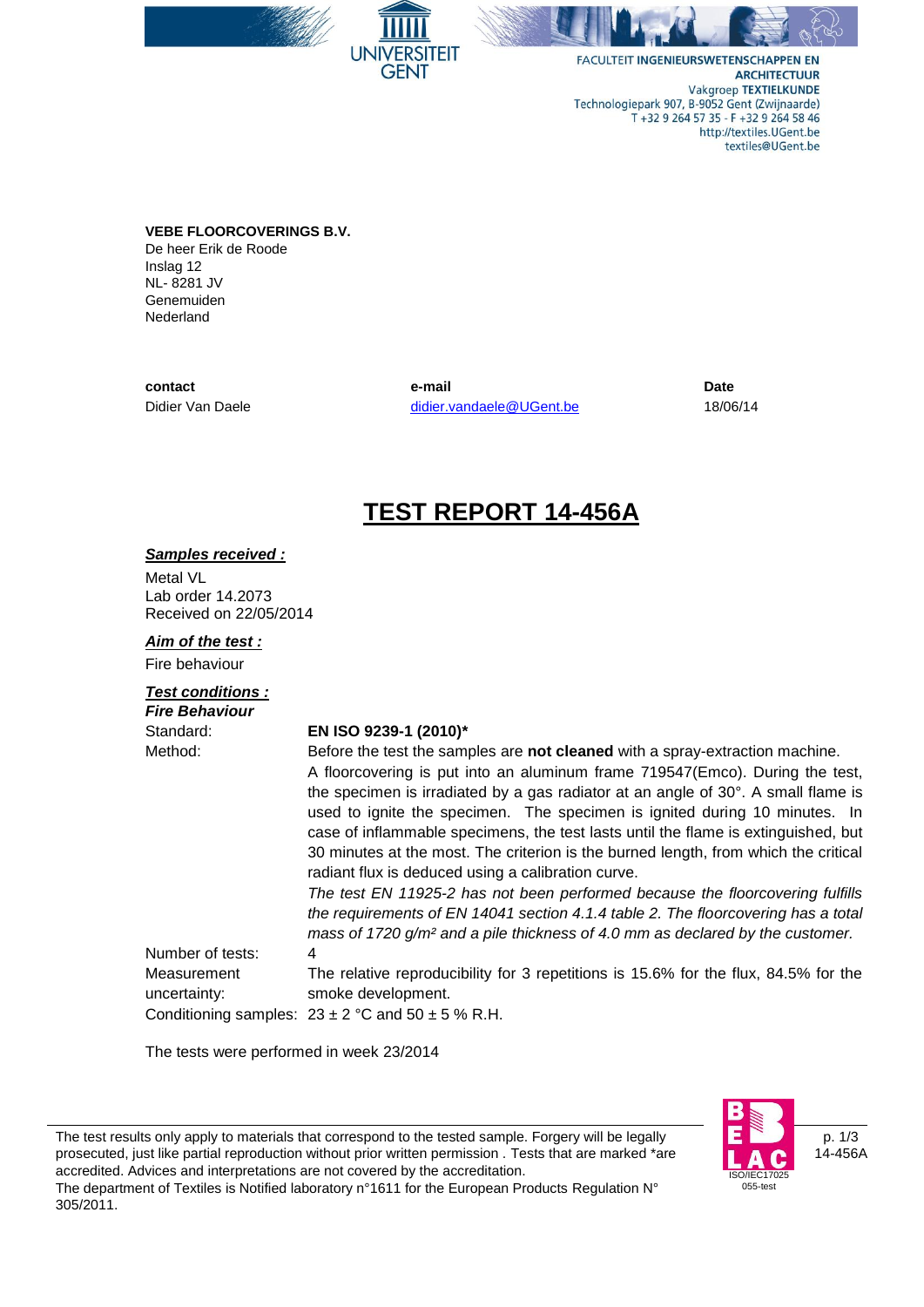### *OBTAINED RESULTS*

|                                              |            | $\mathcal{P}$ | 3          | 4          | Average   |
|----------------------------------------------|------------|---------------|------------|------------|-----------|
| Specimen number                              | Length     | Width         | Length     | Length     | Specimens |
|                                              |            |               |            |            | 1,3,4     |
| Flame spread after 10 min (mm)               | 110        | 60            | 90         | 130        |           |
| Flame spread after 20 min (mm)               | 110        | 60            | 90         | 130        |           |
| Flame spread after 30 min (mm)               | 110        | 60            | 90         | 130        |           |
| Flame spread at extinction (mm)              | 110        | 60            | 90         | 130        |           |
| Flame time                                   | $12min$ 0s | 12min 0s      | $12min$ 0s | $12min$ 0s |           |
| <b>CHF</b><br>Critical<br>flux<br>heat<br>at |            |               |            |            |           |
| extinction (kW/m <sup>2</sup> )              | 10.6       | 11.1          | 10.9       | 10.4       | $\geq 11$ |
| Total smoke production at end                | 29         | 45            | 31         | 52         | 37        |
| of test (%.min)                              |            |               |            |            |           |

Head of floorcovering/fire tests

Didier Van Daele **Prof. Dr. Paul KIEKENS, dr. h. c.**<br>
Head of floorcovering/fire tests **Profession Read of Department**